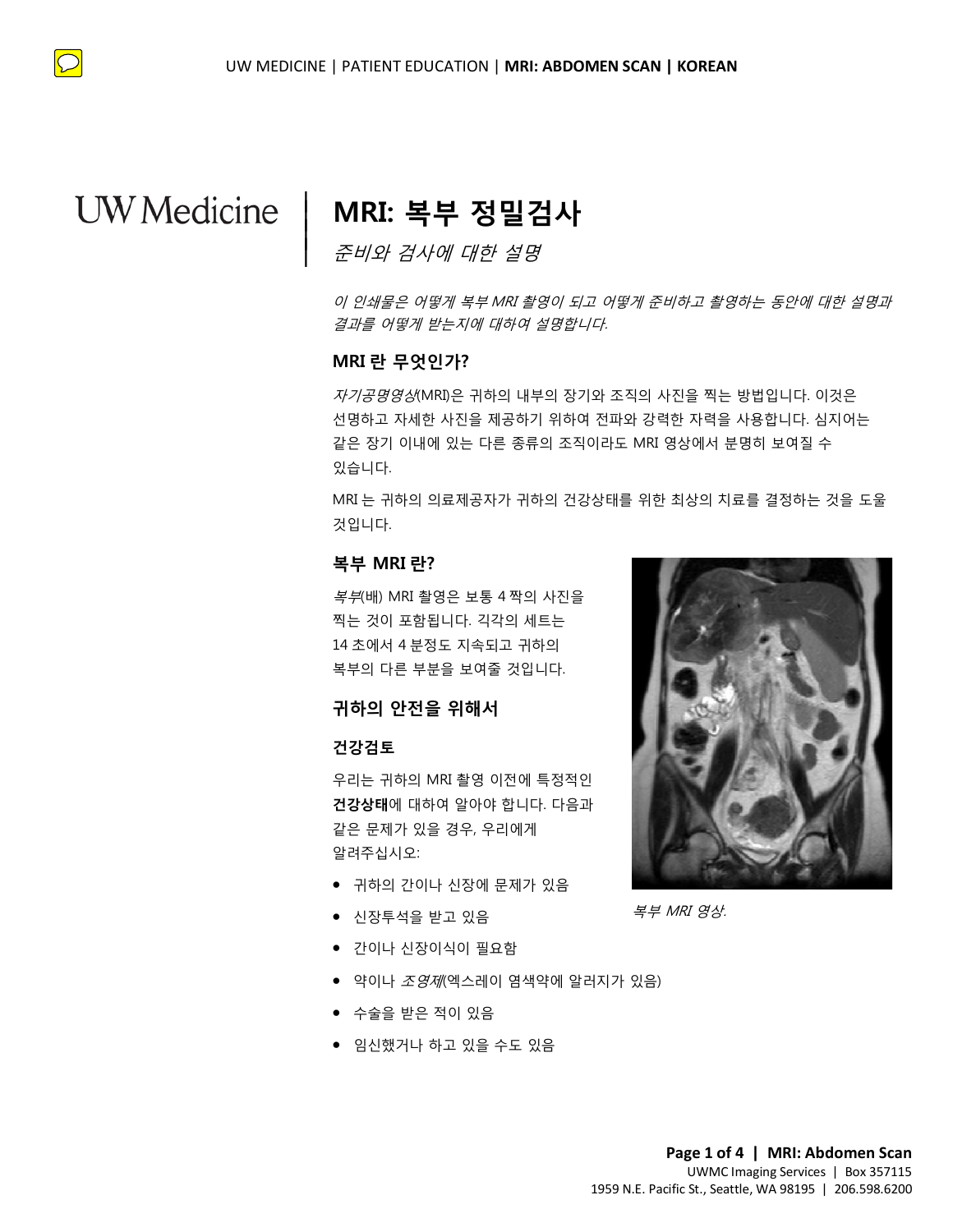### **금속에 대한 검사**

우리는 MRI 촬영을 하기 전에 귀하의 **몸 안이나 몸에** 금속이 있는 지를 알아야 합니다. 강력한 MRI 자력은 철이나 몇몇의 다른 금속과 같은 강자성의 물체를 끌어당길 것입니다.

귀하의 몸에나 몸안에 금속이 있을 경우 MRI 는 귀하를 다치게 할 수 있습니다. 비록 적은 양이라서 귀하를 다치게 하지 않을 경우에도 MRI 사진을 이그러지게 할 수 있습니다.

다음과 같은 것들에 해당될 경우에, MRI 직원에게 말해주십시오:

● 귀하의 몸 안에 동맥류 클립, 심장박동조절기(아니면 인공심장 판막), 심어놓은 포트,<br>약물주입 도관(포트오캐스, 인퓨서포트, 아니면 라이프포트와 같은 상표명들), 자궁내<br>장치(IUD), 금속판, 클립, 핀, 나사, 아니면 외과용 스테이플들, 인공보형 고관절,<br>아니면 심어져 있는 금속물질 약물주입 도관(포트오캐스, 인퓨서포트, 아니면 라이프포트와 같은 상표명들), 자궁내 장치(IUD), 금속판, 클립, 핀, 나사, 아니면 외과용 스테이플들, 인공보형 고관절, 아니면 심어져 있는 금속물질

영시(IOD), 금독판, 클립, 판, 다사, 아니먼 외파용 스테이클를, 인중모영 고판질,<br>아니면 심어져 있는 금속물질<br>*대부분의 경우, 외과용 스테이플, 클립, 판, 핀, 및 나사는 그것들이 몸 안에 삽입된<br>4~6 주 <i>이상인 경우, MRI 촬영 동안에 위험이 있지는 않습니다. 의문점이 있을 경<br>우리는 엑스레이를 찍어서 금속조각을 확인할 수도 있습니다.*<br>● *문*신이나 영구적 속눈썹선 대부분의 경우, 외과용 스테이플, 클립, 판, 핀, 및 나사는 그것들이 몸 안에 삽입된지 4~6 주 이상인 경우, MRI 촬영 동안에 위험이 있지는 않습니다. 의문점이 있을 경우 우리는 엑스레이를 찍어서 금속조각을 확인할 수도 있습니다.

- 문신이나 영구적 속눈썹선
- 약 파스
- 몸 속에 총알아나 파편
- 금속을 다루는 일을 한 전적이 있을 경우

*우리는 엑스레이를 찍어서 금속조각을 확인할 수도 있습니다.*<br>• 문신이나 영구적 속눈썹선<br>• 약 파스<br>• 몸 속에 총알아나 파편<br>• 금속을 다루는 일을 한 전적이 있을 경우<br>• 금속을 다루는 일을 한 전적이 있을 경우<br>**금속이 들어있을 수도 있는 것들 또한 제거해 주십시오**. 포함되는 것들: **금속이 들어있을 수도 있는 것들 또한 제거해 주십시오**. 포함되는 것들:

- 머리핀
- 장신구
- 안경, 보청기, 및 제거되는 치과기공물

#### **준비방법?**

- MRI 촬영 동안, 통증을 관리하는 것이나 불안장애에 대하여 우려되는 것이 있을 경우 의뢰한 의사와 상담해 주십시오.
- 귀하의 촬영이 **아침**에 있을 경우:
	- 촬영 전날 저녁, 달걀이나 샌드위치와 같은 것처럼 가벼운 저녁식사를 드십시오.
	- 촬영 당일 아침은 식사를 하지 **마십시오**.

 $\bot$  , and the set of the set of the set of the set of the set of the set of the set of the set of the set of the set of the set of the set of the set of the set of the set of the set of the set of the set of the set of t

- **오후**에 쵤영이 있을 경우:
	- 촬영하는 당일 아침, 달걀이나 토스트나 시리얼과 같은 가벼운 아침식사를 드십시오.
	- 점심은 드시지 **마십시오**.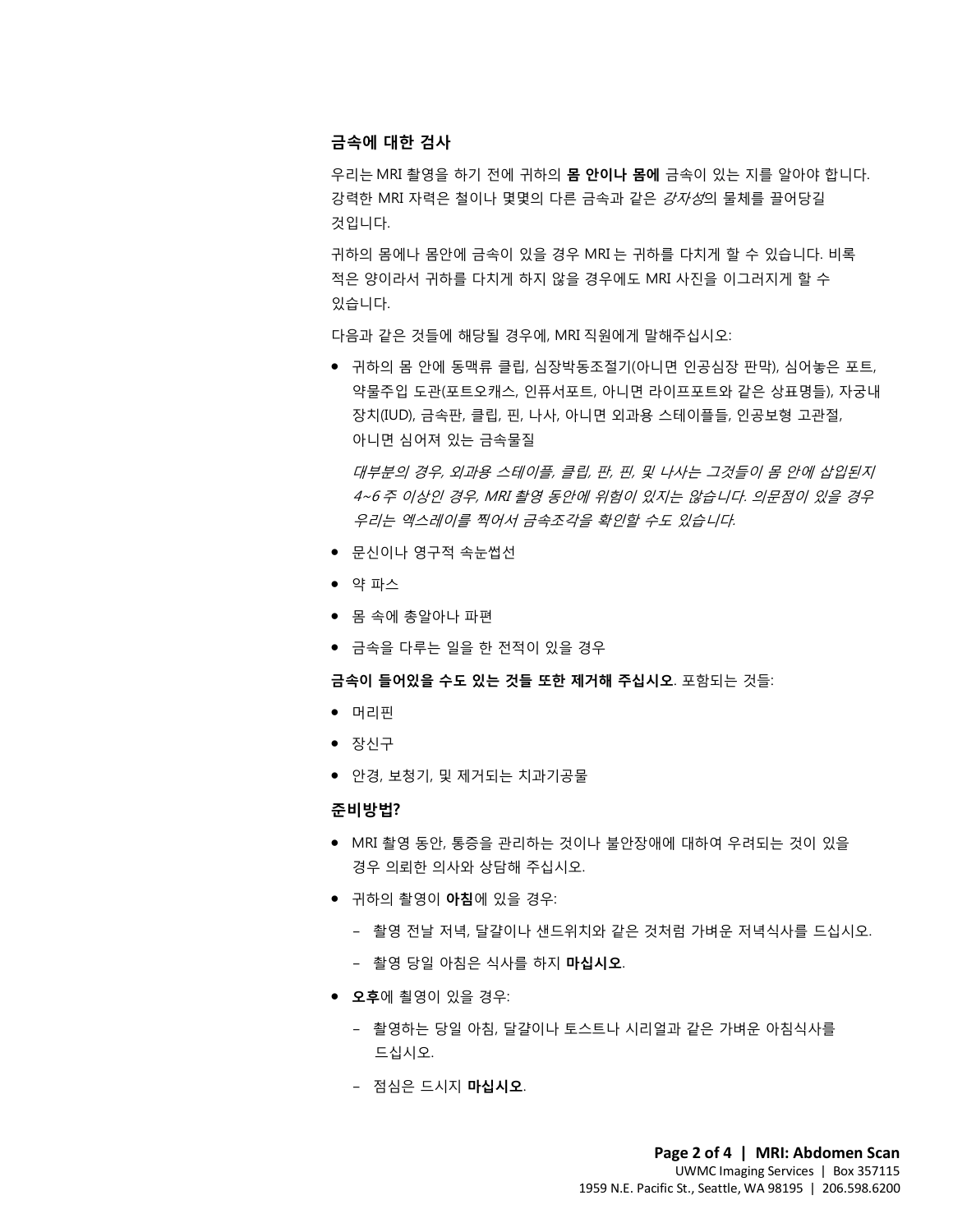- 일상적인 약들은 복용하십시오.
- 촬영시간 4 시간 전부터 음식을 아무것도 드시지 **마십시오**.
- 카페인, 우유, 아니면 초콜렛이 들어있지 않은 음료는 촬영 1 시간 전까지 마셔도 됩니다.

### **촬영은 어떻게 하나요?**

촬영 전에 귀하는 병원가운으로 갈아입으셔야 합니다. 우리는 귀하가 MRI 부서에 도착할 때 가운을 드릴 것입니다.

- 귀하는 미끄러져 움직이는 테이블에 누울 것이고 *표면 코일*이라고 불리는 장치가<br>- 귀하의 복부 주위에 놓여질 것입니다.<br>● MRI 기술자는 MRI 기계 안 쪽으로 테이블을 밀어 넣을 것이고 그런 다음 MRI 사진을<br>- 짜기 의해서 바을 나가 거인니다 ● 귀하는 미끄러져 움직이는 테이블에 누울 것이고 *표면 코일*이라고 불리는 장치가 귀하의 복부 주위에 놓여질 것입니다.
	- MRI 기술자는 MRI 기계 안 쪽으로 테이블을 밀어 넣을 것이고 그런 다음 MRI 사진을 짝기 위해서 방을 나갈 것입니다.
	- 귀하는 기술자와 인터콤을 통해서 언제든지 대화할 수 있을 것입니다.
	- MRI 기술자는 MRI 기계 안 쪽으로 테이블을 밀어 넣을 것이고 그런 다음 MRI 사진<br>짝기 위해서 방을 나갈 것입니다.<br>● 귀하는 기술자와 인터콤을 통해서 언제든지 대화할 수 있을 것입니다.<br>● 각각의 사진들이 찍히는 대로 우리는 아주 가만히 있으시라고 요청할 것입니다. 또<br>이떤 사진들은 우리가 귀하에게 숨을 멈추시라고 요청하게 될 수도 있습니다.<br>● 찰영은 보통 20 분에서 45 분 • 각각의 사진들이 찍히는 대로 우리는 아주 가만히 있으시라고 요청할 것입니다. 또한 어떤 사진들은 우리가 귀하에게 숨을 멈추시라고 요청하게 될 수도 있습니다.
		- 촬영은 보통 20 분에서 45 분 정도 걸립니다.
	- DRAFT ● 때때로, 특정적인 조직이나 혈관을 더 쉽게 보기 위해서 *조영제* 주사를 사용합니다. 귀하가 이 주사가 필요할 경우:
		- 귀하의 의사는 촬영 전에 그것에 대하여 귀하와 상담할 것입니다.
		- 촬영이 반 쯤 진행되었을 즈음 주사약이 투여될 것입니다.
		- 그것은 작은 바늘과 귀하의 팔이나 손에 있는 정맥에 정맥도관을 통하여 주사될 것입니다.
		- 만일 귀하의 의사가 지연보강영상을 요청했을 경우 우리는 귀하의 주사약이 주입된 이후 20 분을 기다렸다가 사진을 더 찍어야 할 것입니다. 이것으로 인해서 촬영의 시간이 5~10 분 정도 추가될 것입니다.
		- 촬영 이후 우리는 사진의 질을 확인할 때까지 기다리기를 요청할 것입니다. 필요할 경우 우리는 사진을 더 찍을 것입니다.
		- 귀하의 촬영이 다 끝난 이후 표면코일은 제거될 것입니다.

### **촬영 도중 내가 느낄 수도 있는 감각?**

 $\bot$  , and the set of the set of the set of the set of the set of the set of the set of the set of the set of the set of the set of the set of the set of the set of the set of the set of the set of the set of the set of t

- MRI 는 통증을 야기하지 않습니다.
- 어떤 환자분들은 그들이 MRI 기계 안에 있을 때, 갑갑함이나 불안함(*페소공포증*)을 느낄 수도 있습니다. 폐소공포증이 있을 경우 MRI 를 의뢰한 의사에게 말해주십시오. 귀하는 편안해지는 것을 돕는 약을 처방받을 수도 있습니다.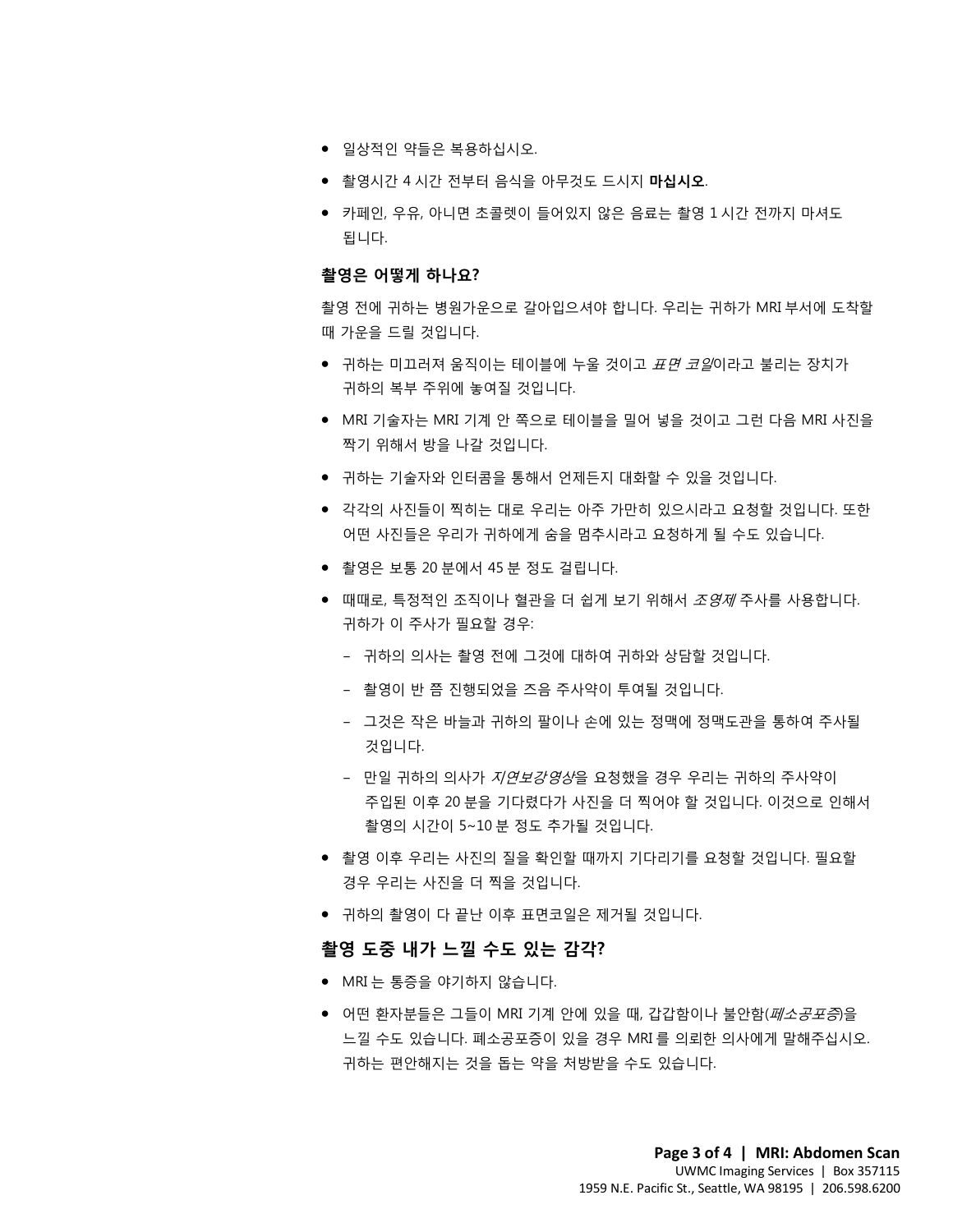- 귀하는 사진을 찍는 부위가 따듯해짐을 느낄 수도 있습니다. 이것은 정상입니다. 만일 이것이 불편할 경우 MRI 기술자에게 말해 주십시오.
- 귀하는 검사도중 시끄럽게 타격하는 소리나 두드리는 소리를 들을 것입니다. 우리는 이 소리들을 어느 정도 차단하는 것을 돕기 위하여 귀마개와 음악이 들리는 헤드폰을 제공할 것입니다.
- 만일 조영제 주사가 필요될 경우 귀하는 주사부위에 불편하거나 차가움을 느낄 수도 있습니다.

### **촬영 이후**

- ► マ ・・<br>● 귀하의 몸의 바깥으로 조영제가 씻겨 나가는 것을 돕기 위하여 그 날은 수분을<br>충분히 마시십시오. 6~8 잔 정도의 액체를 마시도록 노력하십시오.<br>● **MRI 를 위해서 항내장경구제가 사용되었을 경우:** 귀하의 검사 이후 4 시간 동안 • 귀하의 몸의 바깥으로 조영제가 씻겨 나가는 것을 돕기 위하여 그 날은 수분을 충분히 마시십시오. 6~8 잔 정도의 액체를 마시도록 노력하십시오.
	- MRI 를 위해서 항내장경구제가 사용되었을 경우: 귀하의 검사 이후 4 시간 동안<br>운전을 하지 **마십시오**. 촬영 이후 집에 가기 위해서는 운전해 줄 사람과 같이 오거!<br>아니면 버스나 택시, 아니면 순행버스를 타거나 걸어서 갈 수 있습니다.<br>**결과는 누가 판독하고 그것은 어떻게 받는가?**<br>귀하의 MRI 영상은 MRI 전문 방사선과 의사가 검토하고 판독할 것입니다. 그<br>방사선과의는 귀하와 그 운전을 하지 **마십시오**. 촬영 이후 집에 가기 위해서는 운전해 줄 사람과 같이 오거나 아니면 버스나 택시, 아니면 순행버스를 타거나 걸어서 갈 수 있습니다.

### **결과는 누가 판독하고 그것은 어떻게 받는가?**

 $\bot$  , and the set of the set of the set of the set of the set of the set of the set of the set of the set of the set of the set of the set of the set of the set of the set of the set of the set of the set of the set of t

**결과는 누가 판독하고 그것은 어떻게 받는가?**<br>귀하의 MRI 영상은 MRI 전문 방사선과 의사가 검토하고 판독할 것입니다. 그<br>방사선과의는 귀하와 그 결과에 대해서 상담하지 않을 것이지만 귀하의 주치의나<br>의뢰한 의사에게 보고서를 보낼 것입니다. 이 의료인이 귀하에게 결과를 줄 것입니다.<br>그런 다음 귀하와 귀하의 의료인은 필요한 경우 다음 단계인 문제에 대한 치료를 결정<br>것입니다.<br>거하는 또한 귀하의 MRI 영상은 MRI 전문 방사선과 의사가 검토하고 판독할 것입니다. 그 방사선과의는 귀하와 그 결과에 대해서 상담하지 않을 것이지만 귀하의 주치의나 의뢰한 의사에게 보고서를 보낼 것입니다. 이 의료인이 귀하에게 결과를 줄 것입니다.

그런 다음 귀하와 귀하의 의료인은 필요한 경우 다음 단계인 문제에 대한 치료를 결정할 것입니다.

귀하는 또한 이케어 결과 페이지에서도 귀하의 결과를 읽어볼 수도 있습니다. 귀하가 영상의 사본을 디스크로 원할 경우 206 598 6206 으로 전화하십시오.

### **문의사항?**

귀하의 질문은 중요합니다. 질문이나 걱정되는 점이 있을 경우 귀하의 담당의나 의료제공자에게 전화하십시오.

 UWMC 영상 서비스과: 206.598.6200

■ Harborview 영상 서비스과: 206.744.3105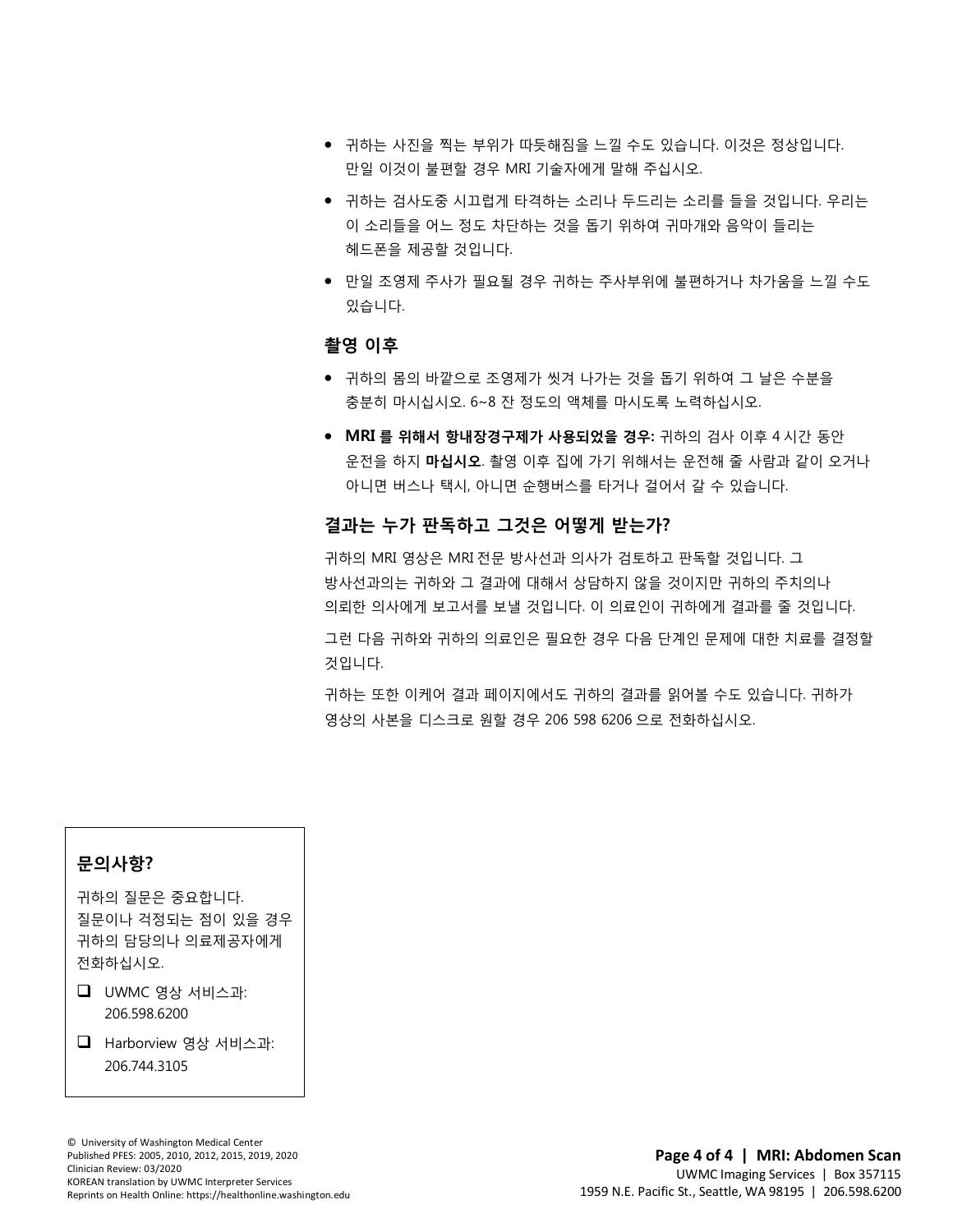# **UW** Medicine

# **MRI: Abdomen Scan**

*How to prepare and what to expect*

*This handout explains how an MRI scan of the abdomen works, how to prepare, what to expect during the scan, and how to get your results.*

# **What is MRI?**

|  $\vert$  $\vert$  $\vert$ 

magnet to provide clear and detailed pictures. Even different typed tissue within the same organ can easily be seen in an MRI image.<br>MRI will help your healthcare provider decide which treatment is<br>best for your health con *Magnetic resonance imaging* (MRI) is a way to take pictures of your internal organs and tissues. It uses radio waves and a strong magnet to provide clear and detailed pictures. Even different types of tissue within the same organ can easily be seen in an MRI image.

MRI will help your healthcare provider decide which treatment is best for your health condition.

# **What is an MRI of the abdomen?**

An MRI scan of the *abdomen* (belly) usually involves taking at least 4 sets of pictures. Each set lasts 14 seconds to 4 minutes and will show a different area of your abdomen.

# **For Your Safety**

### **Health Review**

We need to know about certain **health conditions** before your MRI scan. Please tell us if you:

- Have any problems with your liver or kidneys
- Are on dialysis
- Need a liver or kidney transplant
- Have allergies to any drugs or *contrast* (X-ray dye)
- Have had any surgeries
- Are pregnant or may be pregnant

 $\_$  ,  $\_$  ,  $\_$  ,  $\_$  ,  $\_$  ,  $\_$  ,  $\_$  ,  $\_$  ,  $\_$  ,  $\_$  ,  $\_$  ,  $\_$  ,  $\_$  ,  $\_$  ,  $\_$  ,  $\_$  ,  $\_$  ,  $\_$  ,  $\_$  ,  $\_$  ,  $\_$  ,  $\_$  ,  $\_$  ,  $\_$  ,  $\_$  ,  $\_$  ,  $\_$  ,  $\_$  ,  $\_$  ,  $\_$  ,  $\_$  ,  $\_$  ,  $\_$  ,  $\_$  ,  $\_$  ,  $\_$  ,  $\_$  ,



*An MRI image of the abdomen.*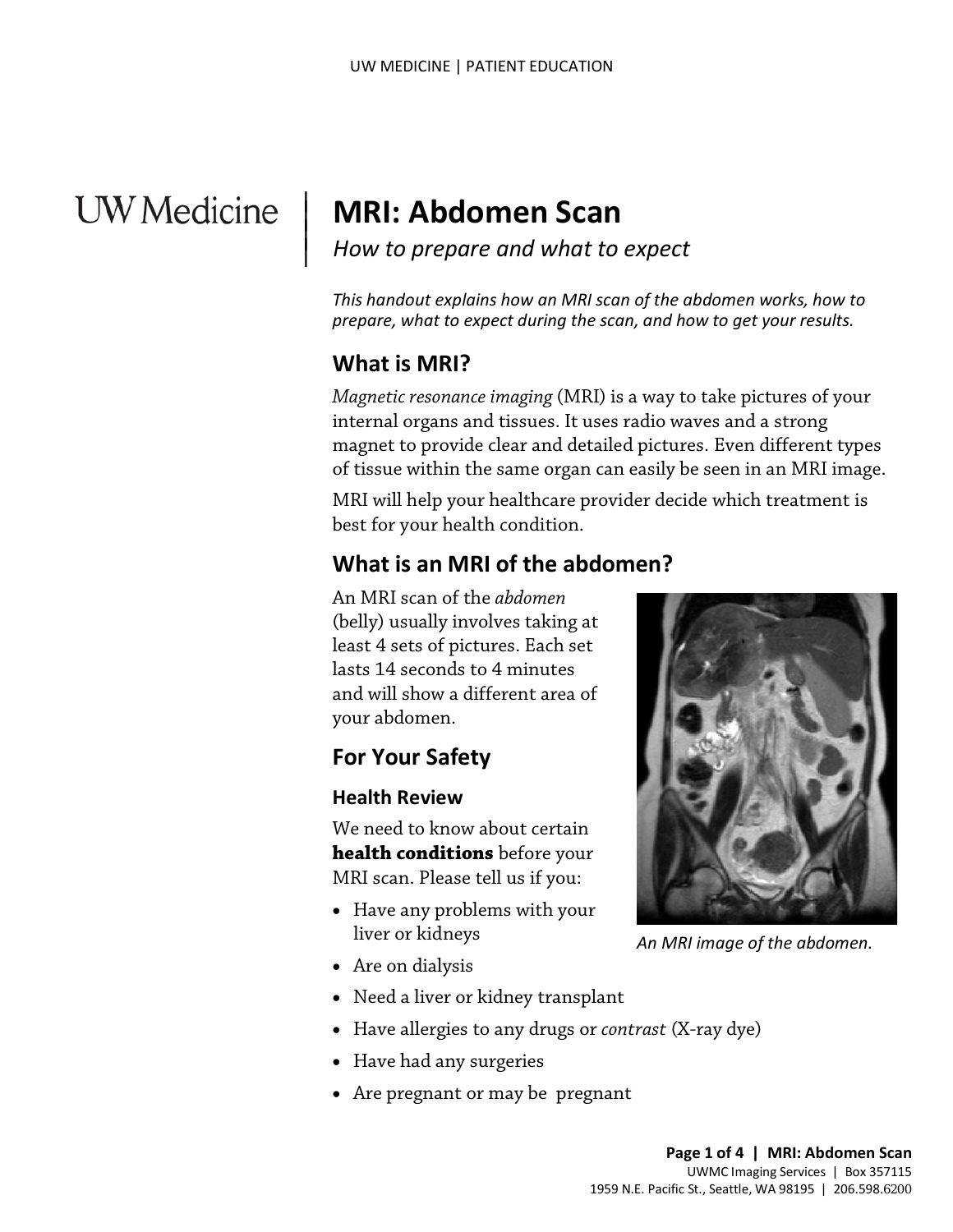# **Screening for Metal**

We also need to know if you have any **metal in or on your body** before we give you an MRI scan. The strong MRI magnet will pull on any *ferromagnetic* object, such as iron and some other metals.

If you have any metal on or in your body, an MRI can harm you. Even small amounts that do not harm your body can distort the MRI picture.

Please tell MRI staff if you have:

• Aneurysm clips, a heart pacemaker (or artificial heart valve), an implanted port, an infusion catheter (with brand names such as Port-o-cath, Infusaport, or Lifeport), an intrauterine device (IUD), any metal plates, clips, pins, screws, or surgical staples, a prosthetic hip, or any implanted metal object in your body

(IUD), any metal plates, clips, pins, screws, or surgical staples,<br>prosthetic hip, or any implanted metal object in your body<br>Most times, surgical staples, clips, plates, pins, and screws are not<br>risk during MRI if they ha *Most times, surgical staples, clips, plates, pins, and screws are not a risk during MRI if they have been in place for more than 4 to 6 weeks. If there is any question, we may do an X-ray to check for metal fragments.* 

- Tattoos or permanent eyeliner
- Medicine patches
- A bullet or shrapnel in your body
- Ever worked with metal

Please also **remove any other items that might contain metal**. These include:

- Hairpins
- Jewelry
- Glasses, hearing aids, and any removable dental work

### **How do I prepare?**

- Please talk with your referring provider if you have any concerns about managing pain or anxiety during your MRI scan.
- If your scan is in the **morning**:

 $\bot$  , and the state of the state of the state of the state of the state of the state of the state of the state of the state of the state of the state of the state of the state of the state of the state of the state of th

- The evening before your scan, have a light dinner, such as eggs or a sandwich.
- Do **not** eat breakfast on the morning of your scan.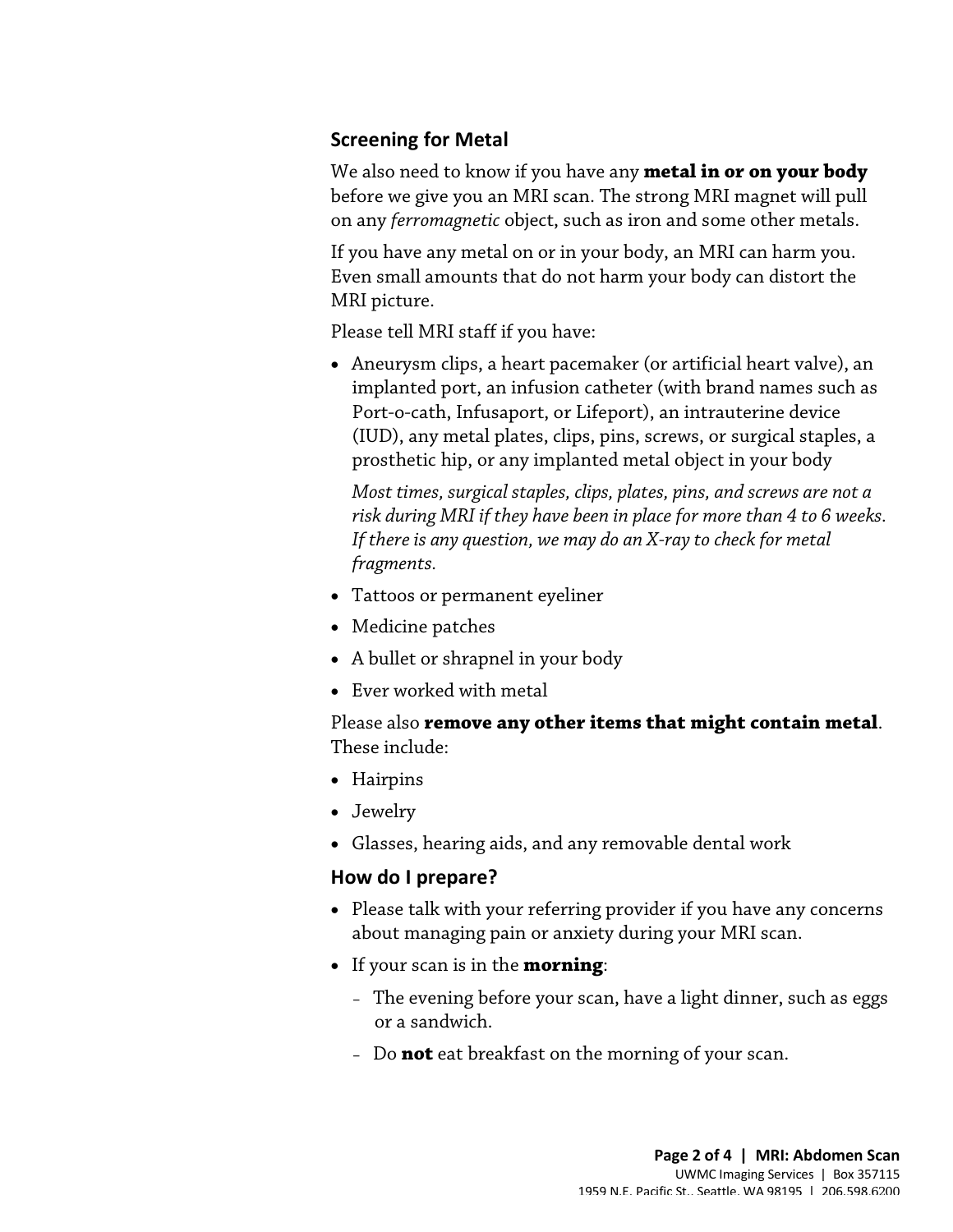- If your scan is in the **afternoon**:
	- On the morning of your scan, have a light breakfast, such as an egg and toast, or cereal.
	- Do **not** eat lunch.
- Take your regular medicines.
- Starting 4 hours before your scan time, do **not** eat any solid food.
- It is OK to drink liquids that do not contain caffeine, milk, or chocolate up to 1 hour before your scan.

# **How is the scan done?**

- You must change into a hospital gown before your scan. We will give you a gown when you arrive in the MRI department.
- You will lie on a sliding table and a device called a *surface coil* will be placed around your abdomen.
- You must change into a hospital gown before your scan. We will<br>give you a gown when you arrive in the MRI department.<br>• You will lie on a sliding table and a device called a *surface coil* wil<br>be placed around your abdom • The MRI technologist will slide the table inside the MRI unit and then leave the room to take the MRI pictures.
	- You will be able to talk with the [technologist](javascript:glossAry() at any time through an intercom.
	- We will ask you to hold very still as each picture is taken. We may also ask to hold your breath for some of the pictures.
	- The scan usually takes 20 to 45 minutes.
	- Sometimes, an injection of a *[contrast](javascript:glossAry()* is used to make certain tissues or blood vessels easier to see. If you need this injection:
		- Your doctor will talk with you about it before your scan.
		- You will receive the injection about halfway through the scan.
		- It will be injected through a small needle and an *intravenous* (IV) line in your arm or hand vein.
		- If your doctor has asked for *delayed enhancement images*, we will need to take more images 20 minutes after your contrast injection. This will add about 5 to 10 minutes to the length of the scan.
	- After the scan, we will ask you to wait until we check the images for quality. If needed, we will take more pictures.
	- When your scan is over, the surface coil will be removed.

 $\bot$  , and the state of the state of the state of the state of the state of the state of the state of the state of the state of the state of the state of the state of the state of the state of the state of the state of th